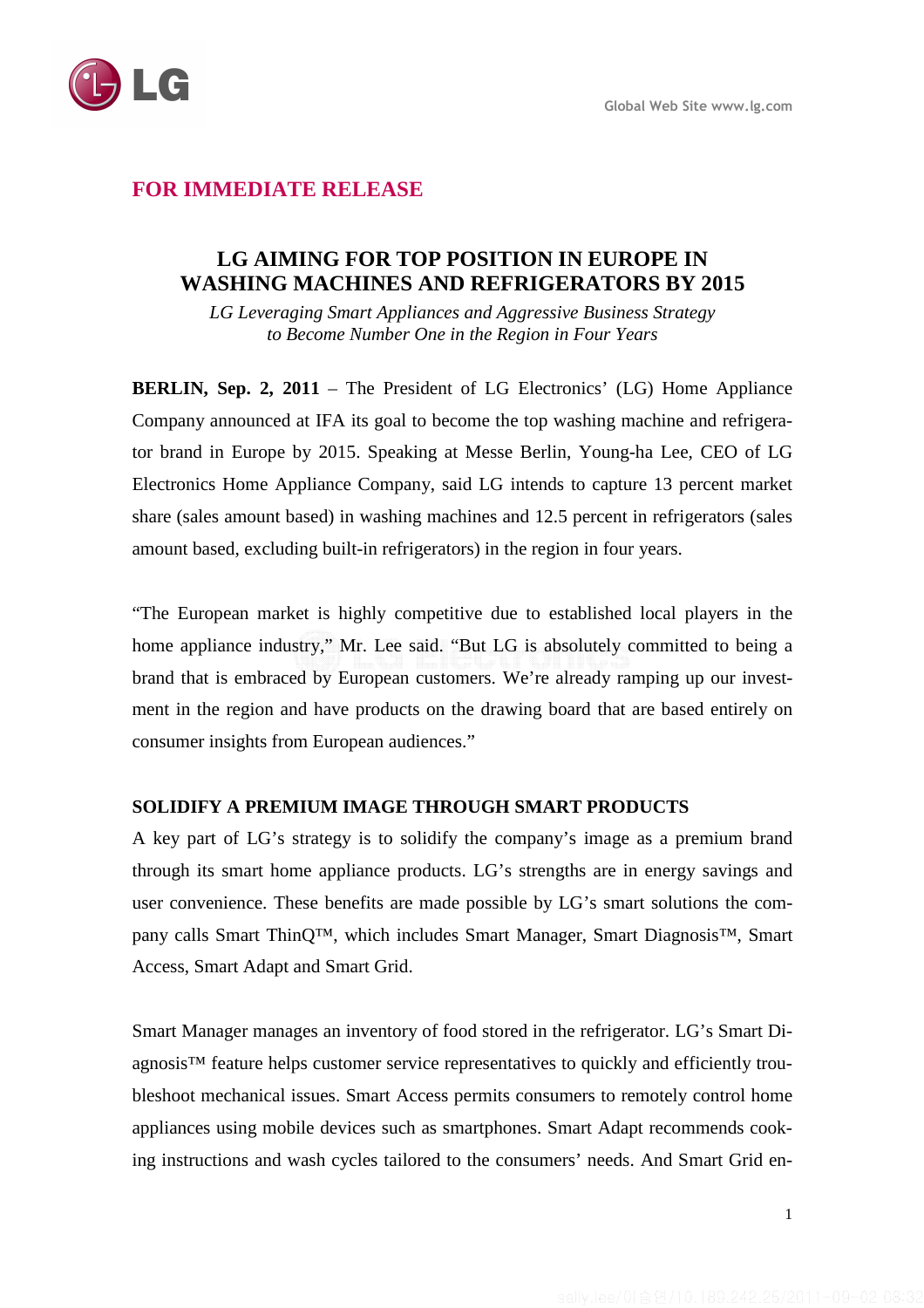

ables consumers to save energy costs by automatically reducing energy consumption during peak hours, without any input from the homeowner.

LG will launch its smart home appliance products in Europe beginning with smart refrigerators in the United Kingdom (UK) at the end of this year. This will be followed by smart washing machines, smart ovens and smart robotic vacuum cleaners. LG's smart clothing storage unit, Styler, will also make its appearance in European retailers.

## **EUROPEAN FOCUS, EUROPEAN STRATEGY**

LG also plans to increase its market share in the European built-in appliances market by cooperating at a deeper level with distribution partners and by introducing a line-up of more localised products in key European markets such as France, Spain, Italy and Germany.

As part of this aggressive strategy, LG is ramping up its European manufacturing operations. LG's plant in Wroclaw, Poland is expected to more than triple its production of refrigerators, expanding from the current 300,000 units annually to one million units. Its new washing machine assembly line in Poland is also targeting one million units a year. LG is looking into investing an additional USD 34 million by 2015 to further expand its European manufacturing facilities.

"These efforts are intended to meet European market demands sooner rather than later," said LG's Mr. Lee. "An increasing proportion of products supplying the European market will originate from European facilities instead of Korea and China."

# # #